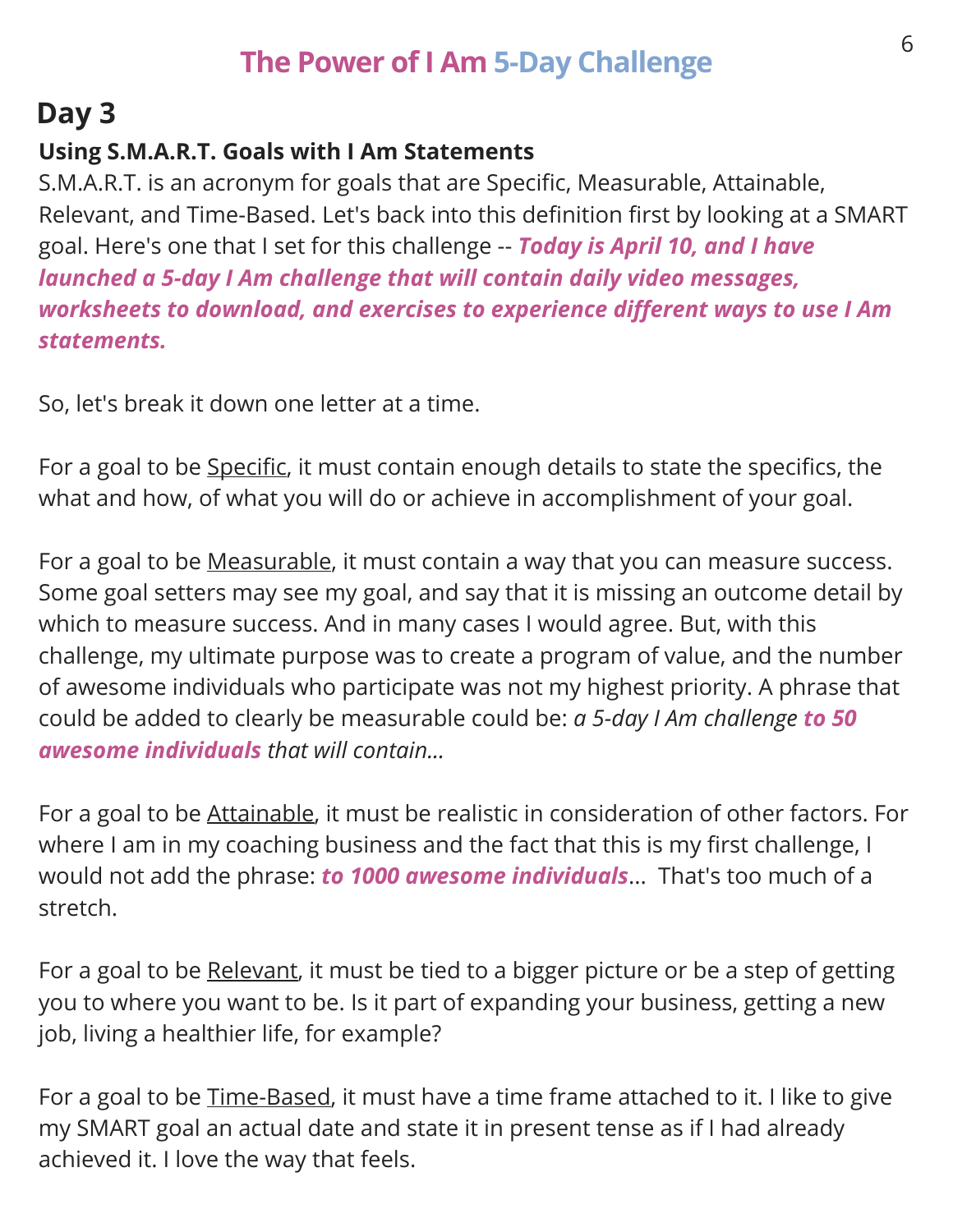## **The Power of I Am 5-Day Challenge**

## **Day 3**

#### **Now It's Your Turn**

For my Focus Project, here is my SMART goal.

As I write this goal, I check in on my self-talk. How do I feel? What are the I Am statements that occur to me?

Do I need to ramp up my mindset with replacement empowering I Am statements? Write those I Am statements here.